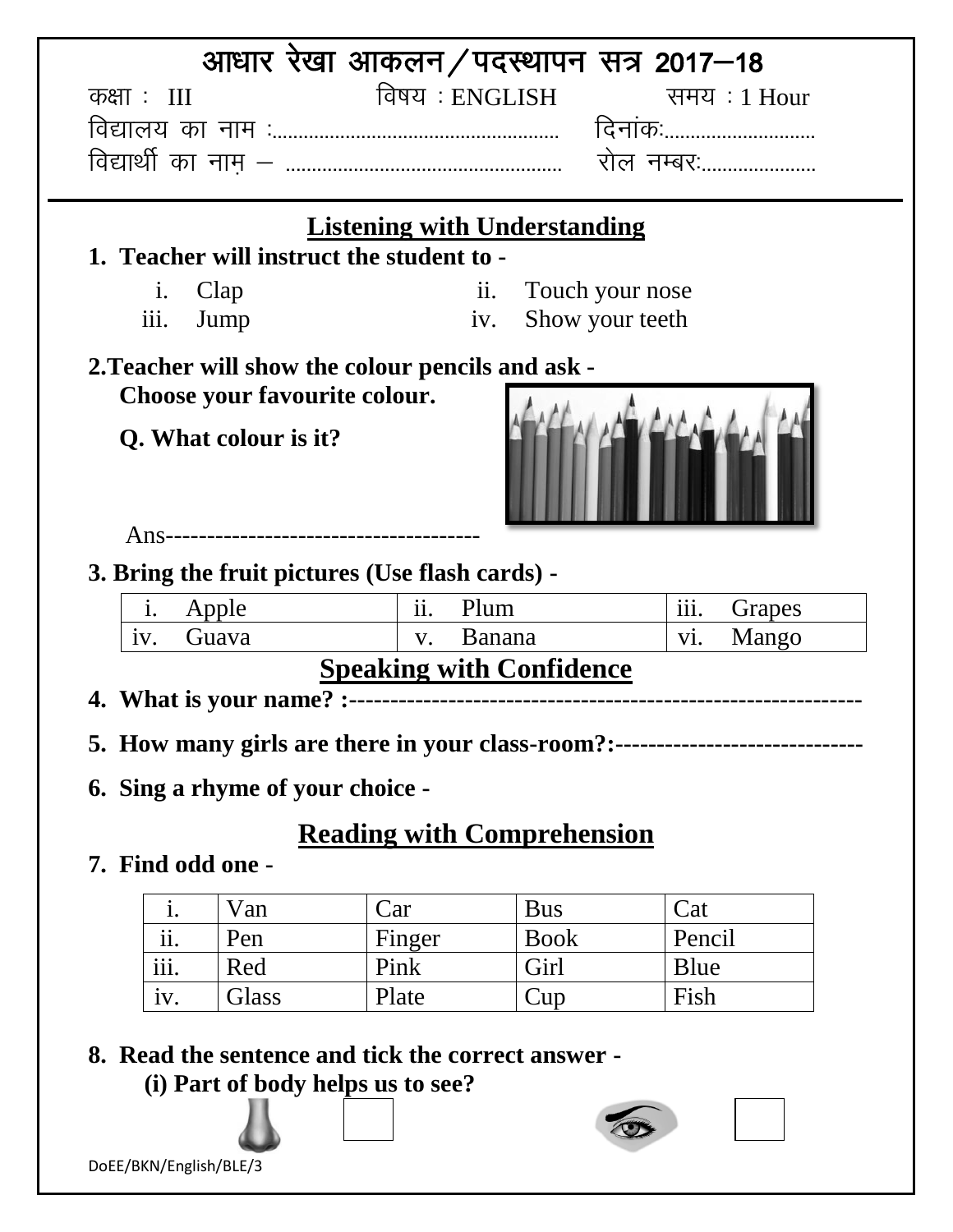**9. Count the pictures and match with correct number name -**

**(ii) Which part of body helps us to hear?**

| <b>ONE</b>   |
|--------------|
| <b>THREE</b> |
| <b>SEVEN</b> |
| <b>FOUR</b>  |

## **10. Match the correct plurals –**

AH A

| Car         | Girls        |
|-------------|--------------|
| Pen         | <b>Bags</b>  |
| <b>Book</b> | Cars         |
| Bag         | Pens         |
| Girl        | <b>Books</b> |

## **11. Underline the letter in given words -**

|                         |     | ັ<br>box | cub  | tub    |
|-------------------------|-----|----------|------|--------|
| $\bullet\bullet$<br>11. | e   | ten      | egg  | orange |
| $\cdots$<br>111.        | 1X. | Kev      | kite | knife  |
|                         | m   | moon     | comb | name   |

## **12. Tick in the right box and match with their colour -**

|                      | Blue | <b>Black</b> | White | Green | Red |
|----------------------|------|--------------|-------|-------|-----|
| Chalk                |      |              |       |       |     |
| Hair                 |      |              |       |       |     |
|                      |      |              |       |       |     |
| Apple<br>Sky<br>Leaf |      |              |       |       |     |
|                      |      |              |       |       |     |

## **13. Read the sentences and tick the correct answer.**

| We write with   | $\mu$ pencil / sharpener |
|-----------------|--------------------------|
| We play in the  | class room / playground  |
| We eat with     | $\vert$ eye / mouth      |
| We study in the | class room / kitchen     |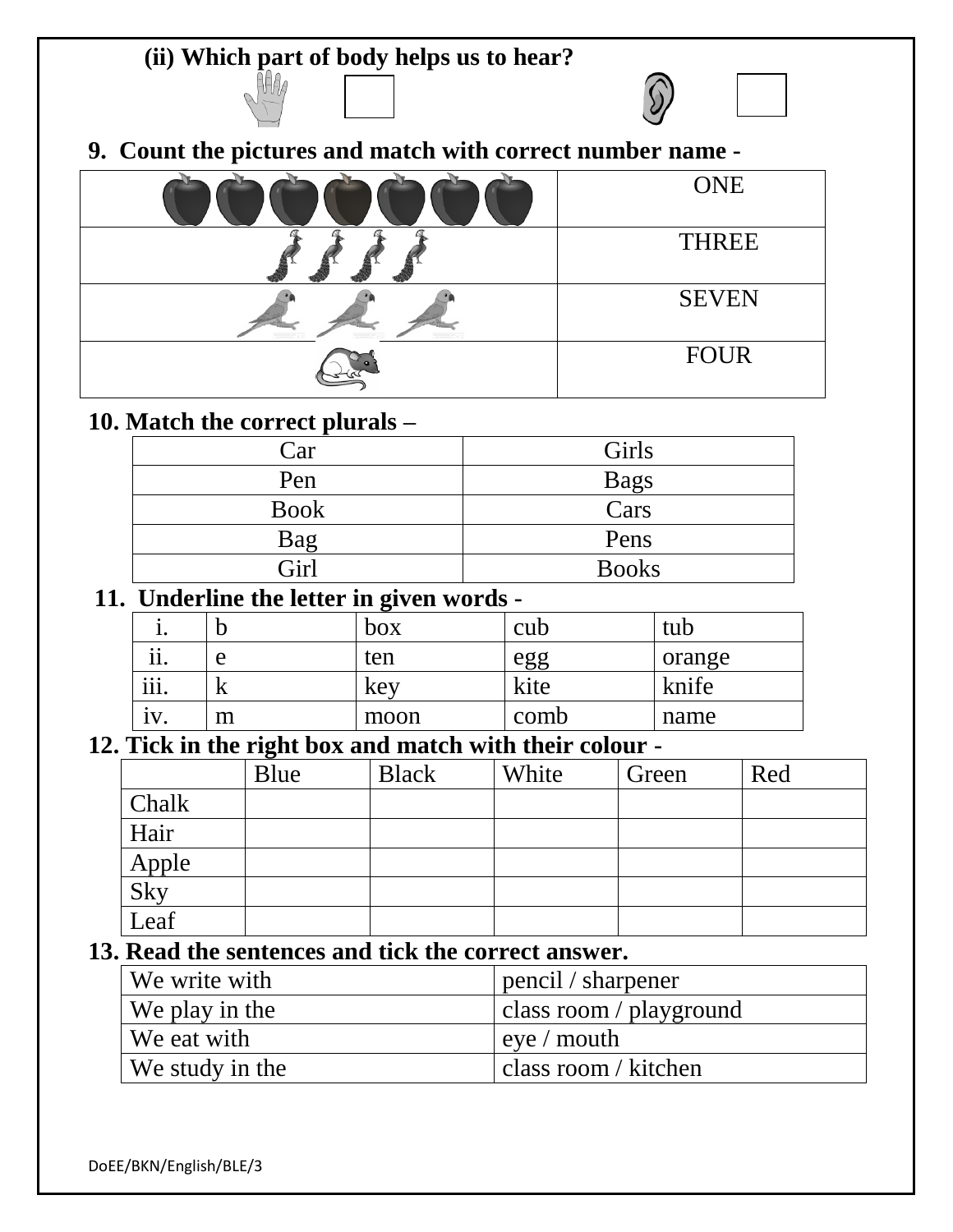| Writing                                                |                                                           |                     |                           |                       |                               |  |
|--------------------------------------------------------|-----------------------------------------------------------|---------------------|---------------------------|-----------------------|-------------------------------|--|
| 14. Fill in the blanks to complete the alphabet line - |                                                           |                     |                           |                       |                               |  |
|                                                        | $\mathbf f$<br>i.                                         |                     | $\mathbf h$               | $\mathbf{i}$          |                               |  |
|                                                        | ii.<br>$\mathbf{p}$                                       | q                   |                           |                       |                               |  |
|                                                        | $\overline{111}$ .<br>a                                   |                     | $\mathbf{C}$              |                       |                               |  |
|                                                        | $\mathbf{1}$<br>iv.<br>m                                  |                     |                           | $\mathbf{O}$          |                               |  |
| V.<br>W<br><u>u</u>                                    |                                                           |                     |                           | y                     |                               |  |
|                                                        | 15. Write the English word of given Hindi words -         |                     |                           |                       |                               |  |
|                                                        | सेब                                                       |                     | A.                        | गाय                   | $C$                           |  |
|                                                        | बिल्ली                                                    |                     | C.                        | कुत्ता                |                               |  |
|                                                        | 16. Write about yourself -                                |                     |                           |                       |                               |  |
| (1)                                                    | My name is __________________________.                    |                     |                           |                       |                               |  |
| (2)                                                    |                                                           |                     |                           |                       |                               |  |
| (3)                                                    |                                                           |                     |                           |                       |                               |  |
| (4)                                                    | My school's name is ______________.                       |                     |                           |                       |                               |  |
| (5)                                                    |                                                           |                     |                           |                       |                               |  |
|                                                        |                                                           |                     |                           |                       |                               |  |
|                                                        |                                                           |                     | <b>Functional Grammar</b> |                       |                               |  |
|                                                        | 17. Rewrite the following verbs adding 'ing' at the end - |                     |                           |                       |                               |  |
| i.<br>ii.                                              | <b>go</b>                                                 | $\pm$               | ing                       |                       | ----------------------------- |  |
| iii.                                                   | come                                                      | $\pm$               | ing                       |                       |                               |  |
|                                                        | eat                                                       | $\pm$               | ing                       |                       |                               |  |
| iv.                                                    | jump<br>read                                              | $\pm$               | ing<br>ing                |                       |                               |  |
| V.<br>vi.                                              | act                                                       | $\bm{+}$<br>$\ddag$ | ing                       |                       |                               |  |
|                                                        | 18. Complete the spelling using a, e, i, o, u -           |                     |                           |                       |                               |  |
|                                                        | $B_{-}t$                                                  |                     |                           | B d                   |                               |  |
|                                                        | $S_{n}$ n                                                 |                     |                           | T                     |                               |  |
|                                                        | $C_t$                                                     |                     |                           | $\mathbf{D}$<br>$P_n$ |                               |  |
|                                                        |                                                           |                     |                           | $H_t$                 |                               |  |
|                                                        | $J_{g}$<br>$C_{r}$                                        |                     |                           | $D_{g}$               |                               |  |
| 19. Match the opposites -                              |                                                           |                     |                           |                       |                               |  |
| Day                                                    |                                                           |                     | Far                       |                       |                               |  |
| <b>Big</b>                                             |                                                           | Low                 |                           |                       |                               |  |
|                                                        | Father                                                    |                     | Small                     |                       |                               |  |
|                                                        | Near                                                      |                     | Girl                      |                       |                               |  |
|                                                        | High                                                      |                     |                           | Mother                |                               |  |
|                                                        | Boy                                                       |                     | Night                     |                       |                               |  |
| DoEE/BKN/English/BLE/3                                 |                                                           |                     |                           |                       |                               |  |